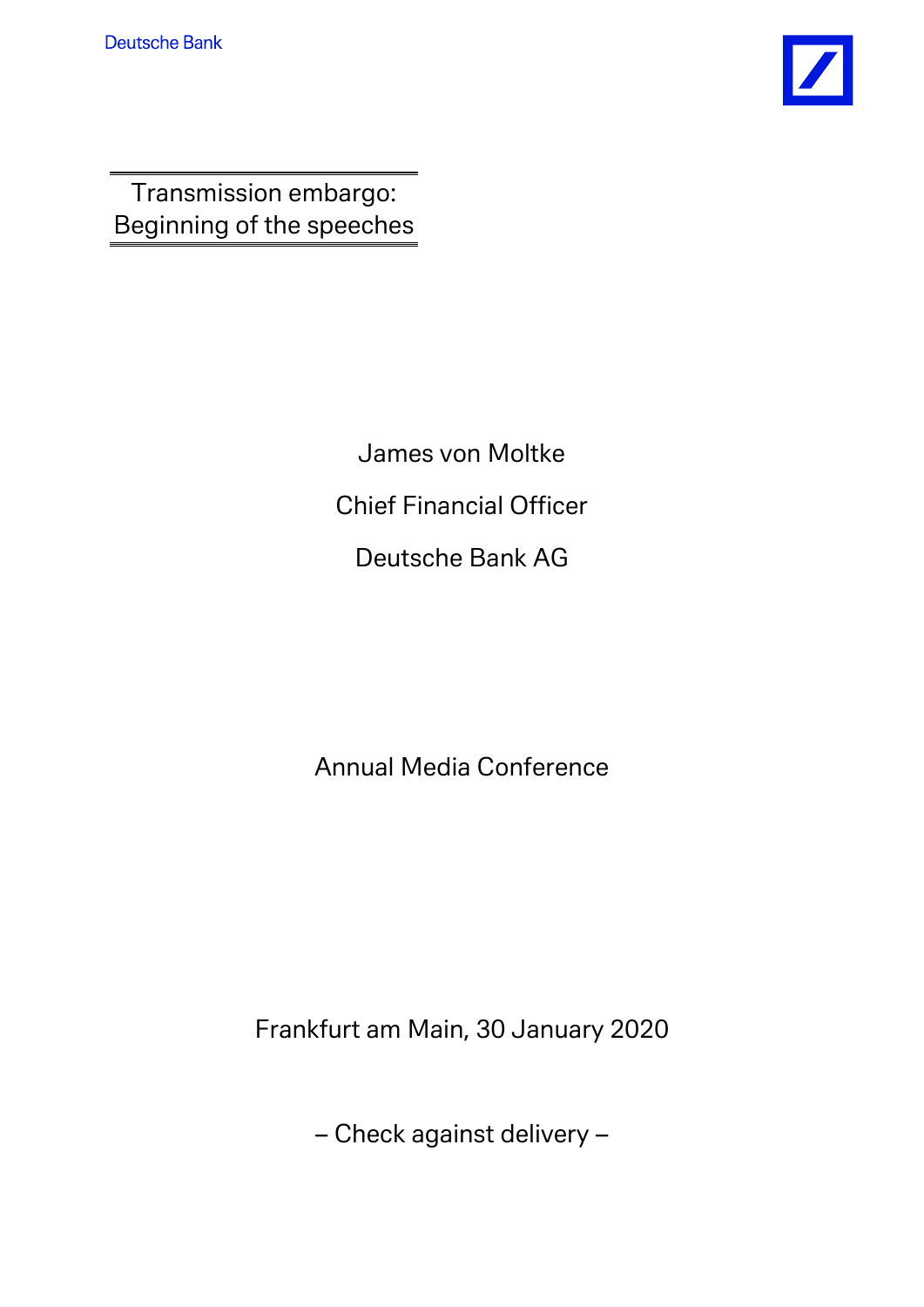## SLIDE 1: 2019 RESULTS ENTIRELY DRIVEN BY TRANSFORMATION PROGRESS

Thank you Christian. Good morning everyone and welcome from me.

In July 2019 we announced our clear objective to finance the costs of transformation from within our own resources. It was important to us to execute quickly and put these costs behind us.

As expected, this impacted our results. As the reason for this may not be immediately apparent, I would like to give you some more details behind the numbers.

- We reported a net loss of 5.3 billion euros for the year, including deferred tax asset valuation adjustments of 2.8 billion euros. This has no significant impact on our regulatory capital.
- We reported a pre-tax loss of 2.6 billion euros. This includes transformation charges, restructuring and severance expenses, and goodwill impairments together totalling 3.0 billion euros.
- The overall transformation impact for 2019 was in line with plan. Adjusted for costs to achieve our transformation and specific revenue items, we would have reported a pre-tax profit of 361 million euros.
- Our operating strength becomes even more visible if we look at our Core Bank, which excludes the Capital Release Unit (CRU).

## SLIDE 2: CORE BANK PROFITABLE AND GROWING

Our Group Results reflect a pre-tax loss of 3.2 billion euros for the Capital Release Unit. However, our Core Bank is profitable.

- For the Core Bank we reported a profit before tax of 543 million euros.
- The result was also impacted by specific effects, both on the revenue and cost sides.
- You will find further details in the table in the appendix.

2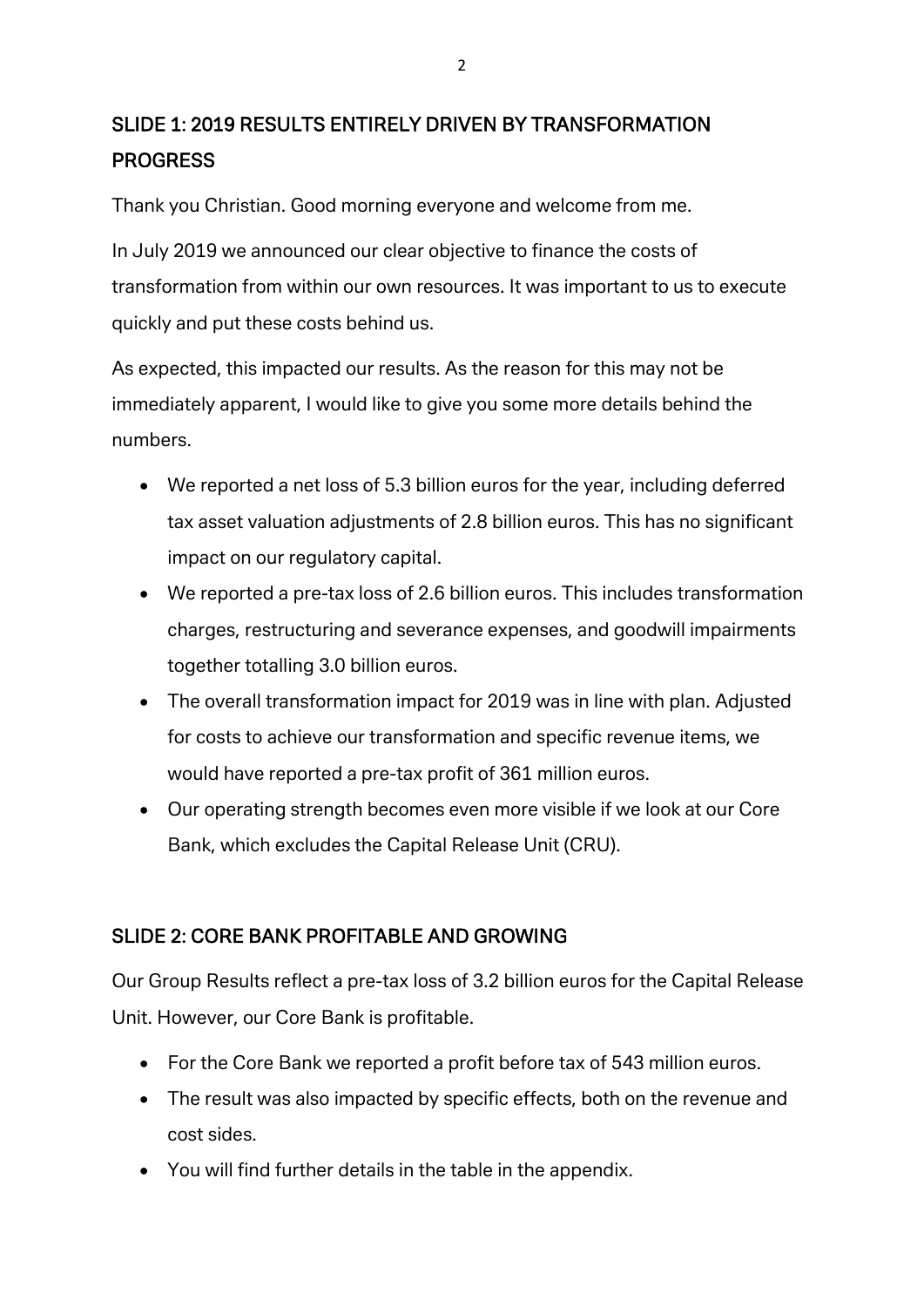- On an adjusted basis, the Core Bank would have reported a pre-tax profit of 2.8 billion euros, an increase of 7 per cent versus 2018.
- This was achieved against the backdrop of a low interest rate environment, geopolitical and macroeconomic uncertainties and the challenges of a major transformation, the biggest in twenty years.
- I can therefore only reaffirm what Christian has already demonstrated: At the operating level, our Core Bank is on a very positive track.
- Let's look now at the cost to achieve the transformation.

## SLIDE 3: 70 PER CENT OF ANTICIPATED CUMULATIVE TRANSFORMATION IMPACTS ALREADY ABSORBED

- As announced last year we foresee cumulative total costs to achieve transformation of 2.4 billion euros between 2020 and 2022.
- Over 5 billion euros, i.e. roughly 70 per cent of the total costs to achieve it, have been already absorbed in 2019.
- This shows that we are fully in line with our target for costs to achieve transformation.
- The same is true for our adjusted costs which you can see on the next slide.

# SLIDE 4: 8th CONSECUTIVE QUARTER OF YEAR-ON-YEAR ADJUSTED COST REDUCTIONS

- We delivered our eighth consecutive quarter of year-on-year reductions in adjusted costs excluding transformation-related effects and bank levies.
- In 2019 our cost discipline again led to reductions across nearly all cost categories in the full year and the fourth quarter. The one exception was technology which was broadly flat – reflecting our commitment to invest in technology and controls.
- Compensation and benefits expenses came down, driven by reductions of over 4,100 in our workforce (FTE) during 2019.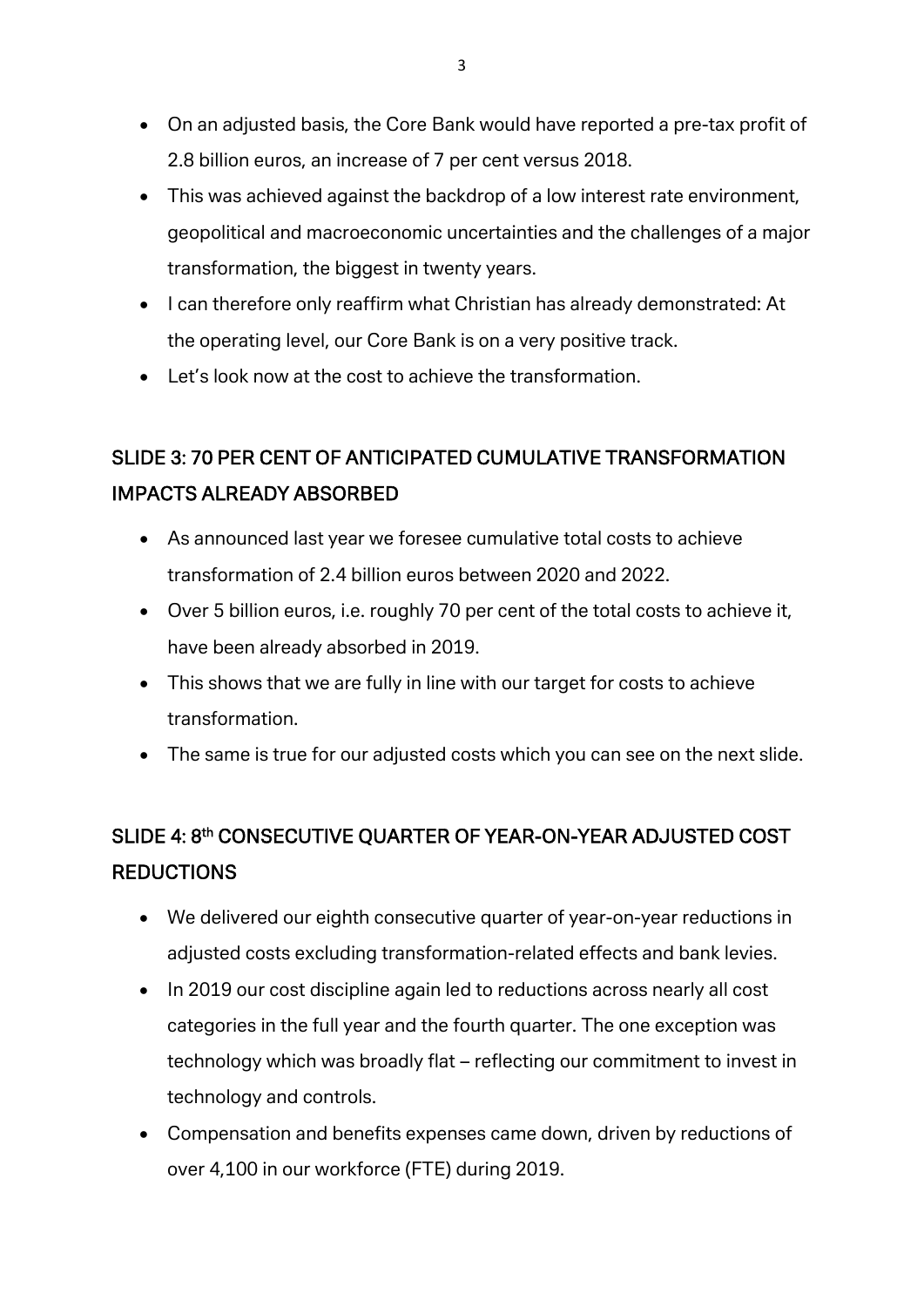- As a result: we met our target for full year 2019 of adjusted costs of 21.5 billion euros.
- This excludes transformation charges and expenses which are recorded as reimbursable after the transfer of our Global Prime Finance business to BNP Paribas.
- Let me elaborate on the progress we have made in deleveraging.

## SLIDE 5: CAPITAL RELEASE UNIT: ASSET REDUCTION AHEAD OF SCHEDULE

- The Capital Release Unit is deleveraging ahead of target.
- We reduced leverage exposures in the fourth quarter to 127 billion euros, 13 billion euros ahead of target, primarily driven by reductions in Equities portfolios.
- That's a reduction of 55 per cent over the course of the year.
- We were able to reduce risk weighted assets faster than expected.
- And that means that our capital position is better than expected.

## SLIDE 6: ASSET REDUCTION SUPPORTS CAPITAL STRENGTH

- Because we reduced risk weighted assets so quickly, we were able to raise our CET1 ratio from 13.4 per cent to 13.6 per cent in the fourth quarter.
- Our capital ratio is thus comfortably ahead of the 12.5 per cent minimum level which we're committed to throughout the transformation process.
- This performance underlines our confidence that we can fund our transformation with our own resources.
- With that, let me now give you an update on the performance of our core businesses in 2019, starting with the Corporate Bank.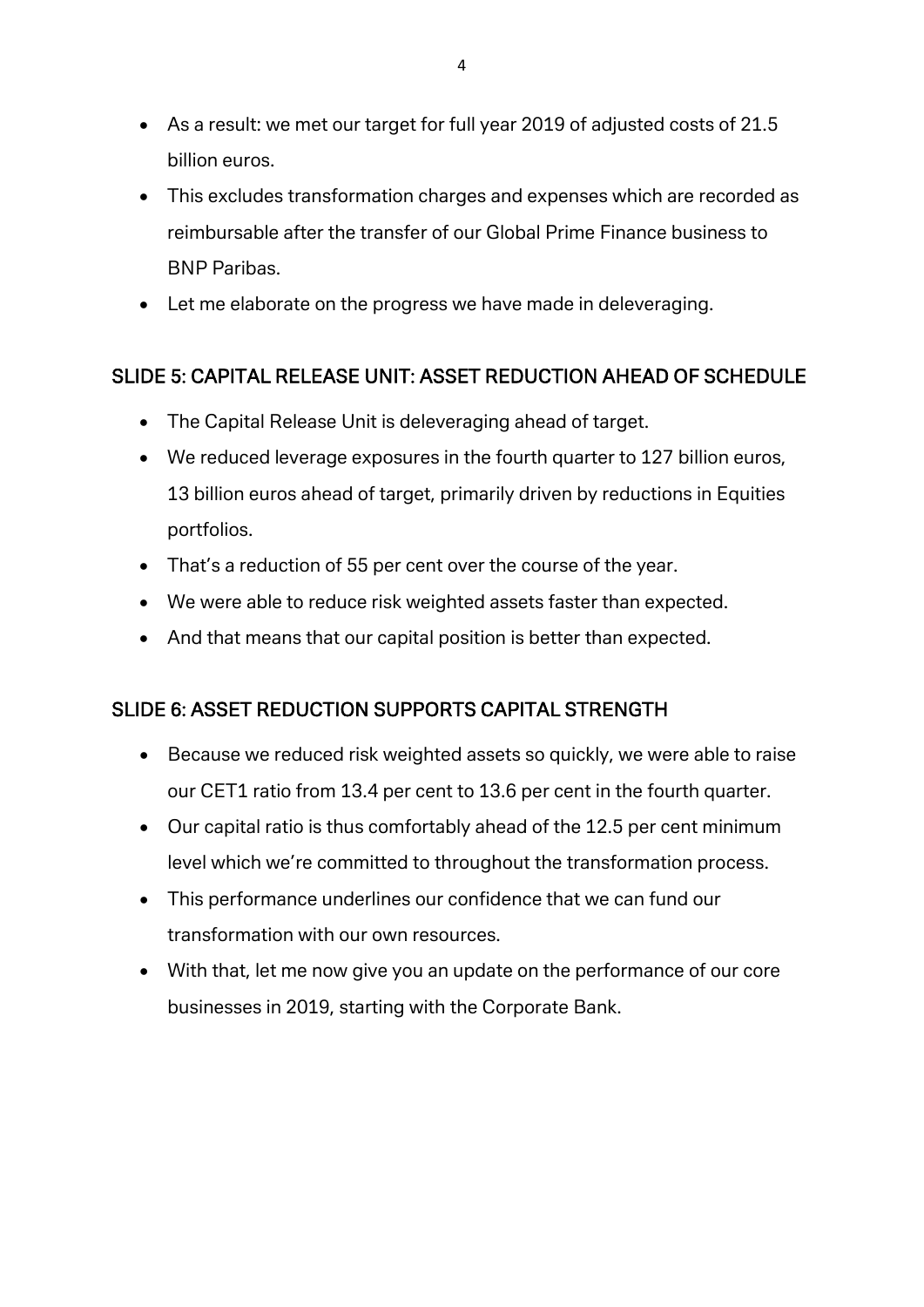#### SLIDE 7: CORPORATE BANK: 2019 PERFORMANCE IN SUMMARY

- On a reported basis as well as adjusted for specific items, revenues were essentially flat year-on-year at 5.3 billion euros.
- Revenues in Cash Management, Trade Finance and Trust & Agency Services grew. However, this was offset by lower revenues in Securities Services, partly driven by our decision to exit Equities trading activities.
- Commercial Banking revenues in Germany grew by 4 per cent year-on-year.
- The Corporate Bank generated a pre-tax profit of 137 million euros in 2019.
- Adjusting for transformation-related effects and specific revenue items, the business delivered a pre-tax profit of 939 million euros.
- This was lower than in 2018, partly due to higher spending on technology and internal controls and partly due to higher internal service cost allocations.
- We are confident the Corporate Bank can grow revenues over the next three years at an average of 4 per cent per annum, although we expect growth in 2020 to be roughly in line with last year.

#### SLIDE 8: INVESTMENT BANK: 2019 PERFORMANCE IN SUMMARY

Looking at our Investment Bank:

- Year-on-year, adjusted revenues decreased slightly to 7 billion euros, reflecting lower revenues in Advisory and Equity Origination, although our Fixed Income and Debt Origination franchises were solid.
- The Investment Bank had a successful fourth quarter. Revenues were up 13 per cent, or 22 per cent excluding specific items, and up 31 per cent in Fixed Income & Currencies, driven by strong results in Credit and a neardoubling of revenues in Rates, both quarter-on-quarter and year-on-year.
- The Investment Bank reported a pre-tax profit of 433 million euros but adjusted for transformation-related effects and specific revenue items, profit before tax was 863 million euros, up 5 per cent versus 2018.

5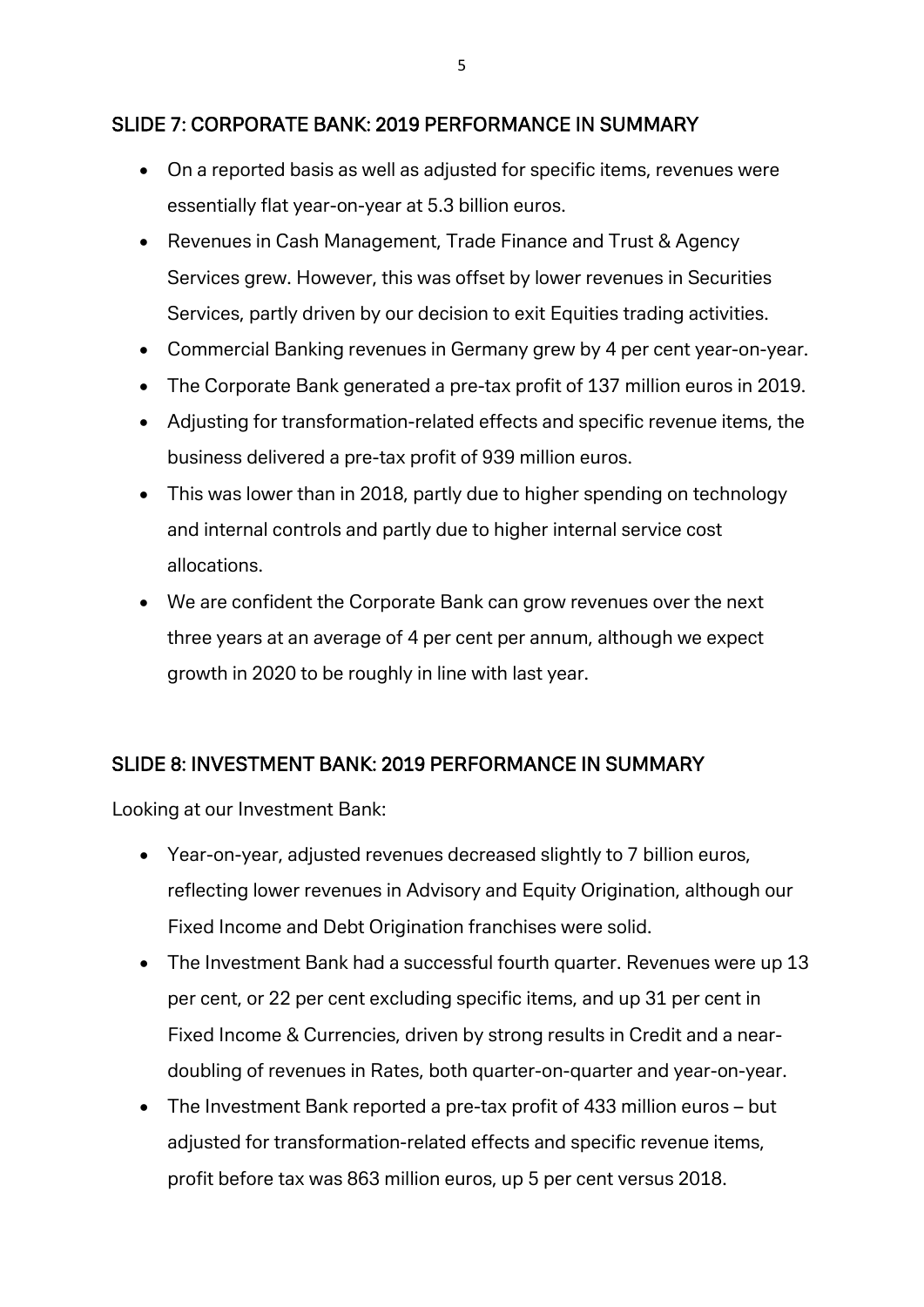• Let me now turn to our Private Bank.

#### SLIDE 9: PRIVATE BANK: 2019 PERFORMANCE IN SUMMARY

The Private Bank stabilized revenues and further reduced costs.

- Revenues in the full year declined by 5 per cent, although adjusted for specific items the decline was 2 per cent. Loan growth and an increase in fee income, together with repricing measures, largely offset interest rate headwinds.
- Adjusted costs ex-transformation charges were down 4 per cent, primarily reflecting some 200 million euros of cost synergies related to the integration of Postbank in Germany.
- The Private Bank reported a loss before tax of 265 million euros for 2019.
- Adjusted for transformation-related effects and specific revenue items, pretax profit would have been 524 million euros, up by 18 per cent over 2018.

#### SLIDE 10: ASSET MANAGEMENT: 2019 PERFORMANCE IN SUMMARY

- Our asset management business DWS continued to deliver strong performance.
- In the full year Asset Management revenues grew by 7 per cent. That was boosted by growth in revenues of 31 per cent in the fourth quarter.
- Growth was primarily driven by a significant rise in performance fees.
- Four consecutive quarters of net asset inflows helped offset the impact of margin compression. In the full year net asset inflows were 25 billion euros.
- Full year costs were essentially flat.
- Profit before tax was 468 million euros, or 539 million euros adjusted for transformation charges and specific revenue items. That's up more than 30 per cent on 2018.